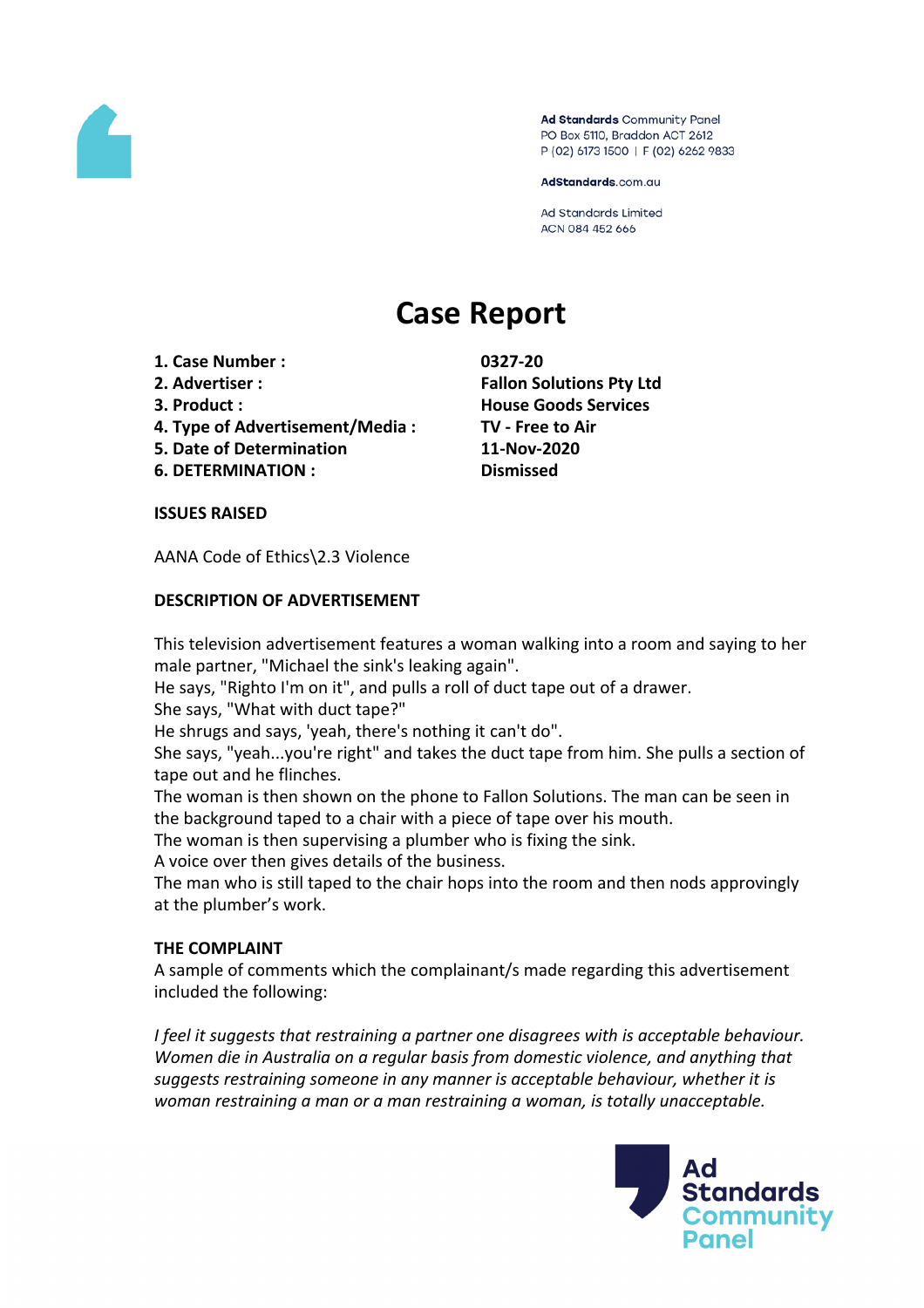

*The ad treads on thin ice, the way I see it the ad promotes domestic violence towards men. The wife uses gaffa tape to tape over the husbands mouth and to bind him to a chair. The husband cannot escape. If this was reversed and the husband bound his wife certain advocacy groups would be outraged. I am offended that this is allowed to happen to a man, nobody, husband or wife should be gagged and bound to a chair, even if it is only part of a marketing campaign for plumbers and electricians.*

# **THE ADVERTISER'S RESPONSE**

Comments which the advertiser made in response to the complainant/s regarding this advertisement include the following:

## *Submissions*

*1. The advertisement is clearly intended to be viewed in the context of humour*

*Our primary submission is that the advertisement is clearly a humourist, exaggerated and over-the-top scenario of a domestic maintenance problem and its resolution.*

*The advertisement uses visual humour as a device to help highlight competent vs. incompetence approaches to dealing with household plumbing maintenance. The light-hearted and wholly non-serious context of the advertisement is important to consideration of whether any violence is suggested, shown and/or condoned.* 

*The scenes of a male taped to a chair are not a gratuitous or harmful act of violent restraint against his will. They are an exaggerated comedic response to amplify the message that the female is competently taking charge of the situation. The male's restraint provides humour and does not reasonably encourage mimicry in real-life settings.*

*Relevant considerations are:*

*(i) The advertisement forms part of a series of advertisements broadcast during a campaign period. Each advertisement in the series centres around a playful and humorous creative theme that sets the characters and their maintenance scenarios in a light-hearted context.* 

*Links to view each advertisement are below.*

*Duct tape 30 https://www.youtube.com/watch?v=t0muddB2pAk Frozen Out 30 https://www.youtube.com/watch?v=aTxssNfNQzU Short Fuse 30 https://www.youtube.com/watch?v=NZQtPtooed0 Switch 30 https://www.youtube.com/watch?v=QYgp4de3JFw*

*(ii) In each advertisement in the series a whimsical over-the-top / exaggerated portrayal takes place as a motif for the series.*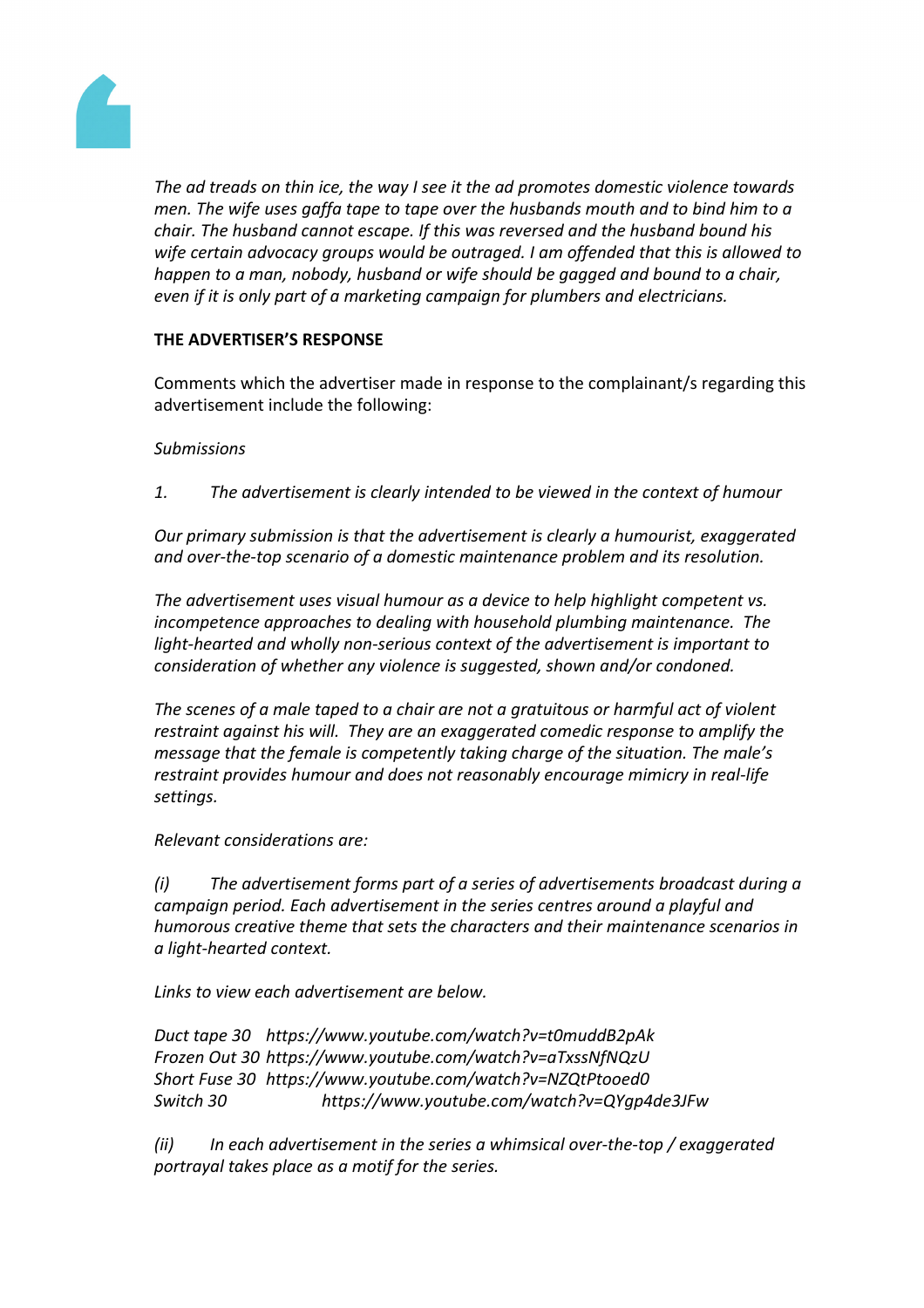

*(iii) In each advertisement a common domestic maintenance scenario is faced by a happy couple. This couple (Michael and Carlene) are well known and popular to many viewers. Their relationship was a feature of a recent season of the reality television program "The Block". To many viewers they are instantly recognisable and well-liked for their close teamwork as fun-loving renovators on that show.*

*(iv) The male partner (introduced as 'Michael') is humorously portrayed as totally incompetent at fixing things by resorting to sticky tape solutions. In contrast the female partner in the advertisement (and in each advertisement in the series) confidently takes charge of the situation and sorts out the problem by calling in an expert technician from Fallon Solutions.*

*(v) The exaggerated gesture of taping Michael to the chair is to protect him from his own incompetence at household plumbing tasks. The duct tape is used to keep Michael from meddling with his shoddy approach to maintenance. His incompetence is part of the joke set up at the start of the advertisement. In the context of the scenario and the couple's relationship the act of taping Michael to a chair is an exaggerated playful gesture to keep him from intervening.* 

*(vi) In the scene when Michael is first shown taped-up he shows a deflated reaction when the 'expert' (a qualified Fallon Solutions plumber) appears to fix the problem. There is no suggestion from Michael's emotional cues of any distress, threat to safety or being harmed.* 

*(vii) In the final scene Michael (still taped-up) bounces into shot, nods in satisfied approval with the expert's outcome and makes an audible 'hmm hmm' sound which conveys his approval of the job well done. This evidences that he is supportive of the situation and not in any way feeling distressed, violated or threatened.*

*2. Precedent advertisements and determinations*

*We note there is a wide body of precedent in advertising practice and in Advertising Standards Board determinations in relation to similar depicted scenes in the clear context of humour.* 

*In the Kosciusko Thredbo Pty Ltd advertisement (complaint reference number 278/07 www.adstandards.com.au/case/278-07) a male was physically restrained by being tied to fence while girlfriend shoots tennis balls at him and one hits him in the testes.*

*Advertising Standards Board dismissed the complaint determining:*

*"The Board considered that this is a clear exaggeration and humour would make it unlikely that anyone would mimic this behaviour". Using the same determination, a dismissal would be the appropriate response to this complaint against our commercial."*

*We submit that this same interpretation validly applies to our advertisement.*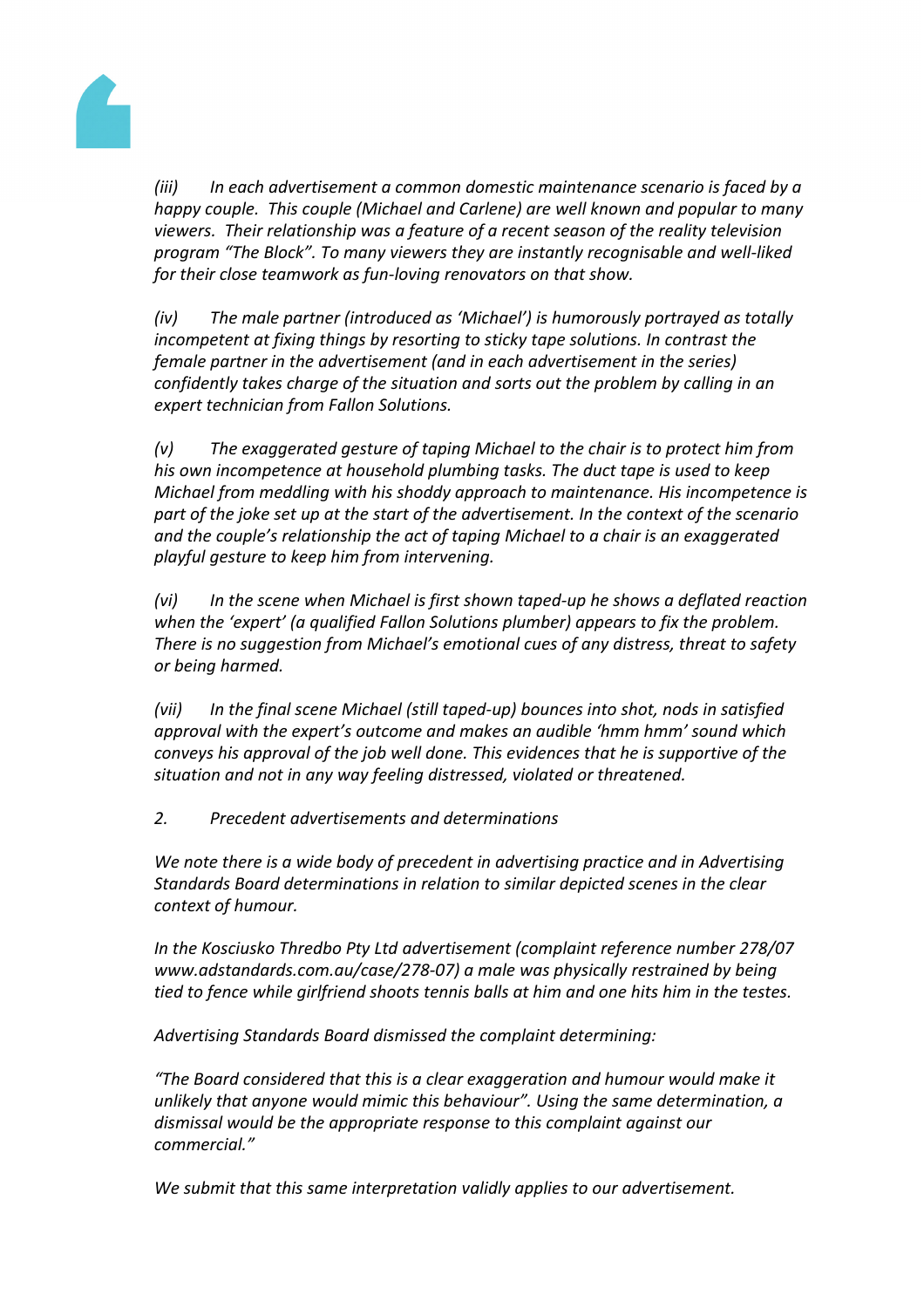

*3. The advertisement is intended as being empowering to females*

*Furthermore, to respond more broadly to criteria in Section 2 of the AANA Code of Ethics, we submit that the advertisement is a positive representation of a progressive societal attitude challenging gender role clichés and is empowering to women.* 

*As a consumer brand in the Brisbane and Gold Coast residential home services markets we consider it important to be part of a progressive community conversation around empowering the role of women in activities where there has been a bias to portraying males as impliedly more competent and as default decision makers.*

*A large segment of our customers are female householders. We feel it is important to champion their abilities to take control of maintenance matters without deferring to the tired 'man of the house' cliché. We submit that this is empowering and is not exploitative or degrading to either females or males. The context of this reversal of cliché is an important and positive aspect of the advertisement.*

## *4. Conclusion*

*We appreciate the opportunity to explain why our advertisement does not contravene section 2.3 of the AANA Code of Ethics in relation to the complaint raised pertaining to violence/domestic violence and does not breach any of the other matters in that section of the Code.*

*We confirm that the advertisement has been reviewed by ClearAds on 29/06/2020 (reference number 2872673) with a G rating (enclosed).*

## **THE DETERMINATION**

The Ad Standards Community Panel (Panel) considered whether advertisement breaches Section 2 of the AANA Code of Ethics (the Code).

The Panel noted the complainants' concerns that:

- The advertisement suggests that restraining a partner that one disagrees with is acceptable
- The advertisement promotes domestic violence against men.

The Panel viewed the advertisement and noted the advertiser's response.

## **Section 2.3 Advertising or Marketing Communications shall not present or portray violence unless it is justifiable in the context of the product or service advertised.**

The Panel noted the Practice Note for the Code includes: "Realistic depictions of the consequences of violence are not acceptable. More leeway is permitted where the